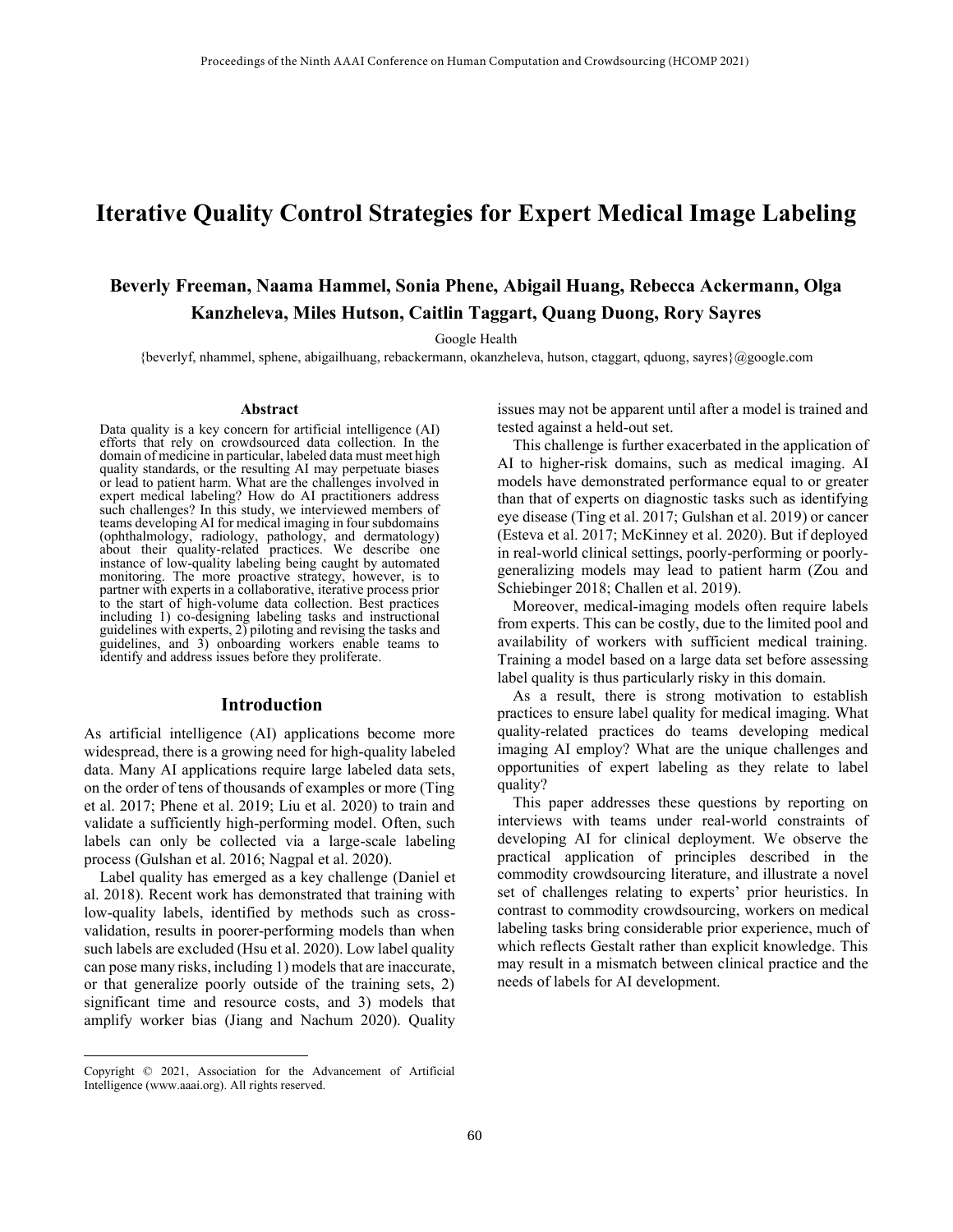

Figure 1: Quality-control mechanisms used by teams developing medical imaging AI. Upstream efforts involved co-designing and iterating labeling tasks and instructions with experts. Downstream efforts included automated label-quality monitoring.

We describe a process designed specifically to address this mismatch, in which AI practitioners partner with experts to 1) co-design labeling tasks and detailed instructional guidelines, 2) iterate the tasks and guidelines via small-scale pilots, and 3) onboard workers via tests that train and ensure guideline compliance. See Figure 1 for an overview of these processes.

A key insight from our interviews is that these practices focus primarily on *partnering with* and *instructing* expert workers, rather than *filtering out* low-performing workers. Iterative guideline development identifies points of misalignment between clinicians' approach to a task and the requirements for labels to train AI systems. Onboarding tests train experts to use explicit guidelines rather than rely solely on their own pre-existing clinical heuristics.

# **Related Work**

Extensive prior literature documents label-quality considerations, much of it focused on commodity crowdsourcing platforms. Daniel et al. (2018) provide an extensive survey and synthesis of prior commodity crowdsourcing literature. They derive a quality model, which formally specifies the entities, dimensions, and attributes relevant to label quality. They review a range of interventions and methods to ensure quality. They further assess how 14 crowdsourcing platforms support different assessment methods for workers. Platforms provide some support for identifying workers with particular skill sets (such as qualification tests for particular tasks), but these

tend to focus on relatively simple tasks. For example, Heer and Bostock (2010) show that a qualification task for graphical perception tasks on simple visualizations may be effective.

A common quality-control pattern in commodity tasks is to monitor performance by assigning questions with known ground truth, referred to as "gold standard" data sets (Le et al. 2010). Other approaches focus on measuring consistency among workers, sometimes using algorithms to estimate overall accuracy per worker and item, such as expectationmaximization approaches (Ipeirotis et al. 2010; Huang and Fu 2013). While measures of worker agreement may reflect quality, some conceptual frameworks indicate that agreement only reflects common knowledge of workers. Such common knowledge may not always converge on correct answers (Waggoner and Chen 2014). Yet other approaches involve identifying low-performing workers with adversarial intent, such as workers who are paid per task and are motivated to complete tasks quickly to maximize income, without regard for quality (Checco et al. 2020).

By contrast, other research has focused on improving worker performance by improving the labeling experience itself. Gaikwad et al. (2017) criticize the assumption that "low-quality work is the fault of workers." They propose "prototype tasks," a process in which requesters launch tasks to a small number of workers, solicit feedback, and iterate on the tasks based on the feedback. Similarly, Bragg et al. (2018) describe a system in which workers surface points of confusion and suggest alternative task phrasing or structure. Manam et al. (2019) show that quality issues may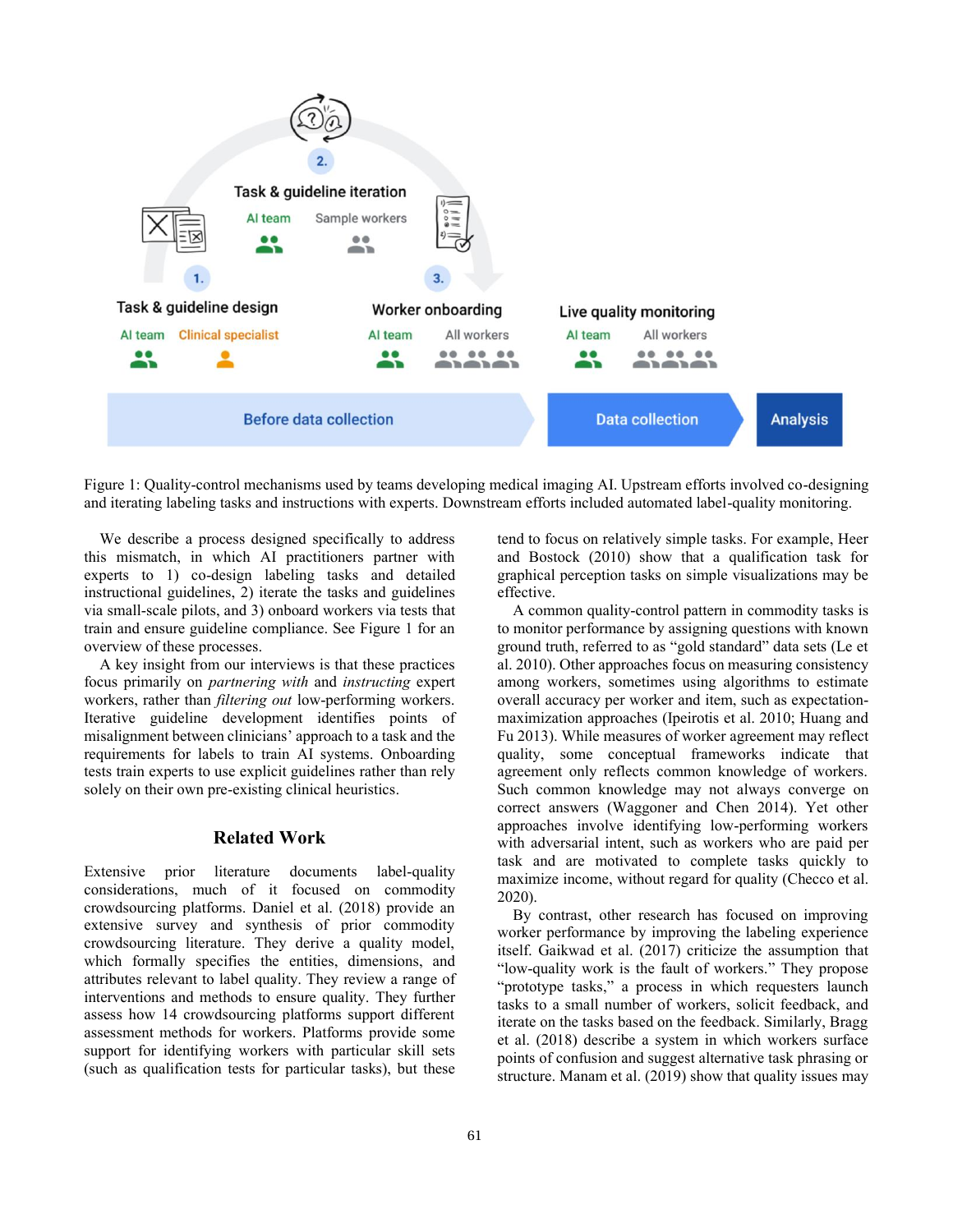reflect shortcomings in the design of the labeling task questions and/or instructions given to workers, rather than shortcomings in worker skill or conscientiousness.

Relatively few studies have focused on tasks requiring workers with domain expertise. Barrett and Sherman (2019) examine quality assessment of labels from expert workers in a legal task (tagging legal rulings text). They show that interworker agreement metrics on sequential batches of tasks can reflect data quality.

Within the medical domain, Ørting et al. (2020) review 57 papers that discuss the use of non-expert crowdsourced workers to label medical images. They identify a range of image domains (including brain, eye, lung, breast, and heart), a range of tasks (most commonly image classification and/or segmentation), and a range of imagebased comparisons. Many of the cited papers focus on the use of non-expert crowd workers to label examples to train an expert task, although the authors note that several tasks may not be well-suited to crowd workers. Another analysis of medical image labeling indicates that worker time on task can be a useful signal of low quality, but that time alone is not sufficiently robust to be clearly diagnostic (Hutson et al. 2019).

Outside of the crowdsourcing domain, teams working in medical imaging have developed approaches to involving clinical experts in AI efforts to design effective product onboarding (Cai et al. 2019) and increase the accuracy of medical generalists (Schaekermann, Cai, et al. 2020).

While interest in large-scale label collection for medical imaging has increased, there remains a gap in understanding how the above approaches may or may not apply to this expert domain. The focus of the present research was to understand what practices teams partnering with medical experts to collect medical imaging labels have developed to ensure data quality.

#### **Methods**

We conducted 12 1-hour interviews with members of teams developing medical imaging AI in 4 subdomains: ophthalmology, radiology, pathology, and dermatology. A summary of participants is provided in Table 1.

To understand overall labeling processes, we interviewed six program managers (who managed labeling operations, resource allocation, and performance monitoring). To understand the perspectives of other functions involved in labeling, we interviewed four clinical specialists (medical domain experts who apply clinical expertise to labeling efforts), one engineer with AI specialization, and one user experience researcher who consulted on task and guideline design. The 12 participants were all the team members from the organization who were available for us to interview.

| Participant     | Domain        | Role                          |
|-----------------|---------------|-------------------------------|
| P <sub>1</sub>  | Ophthalmology | Program manager               |
| P <sub>2</sub>  | Radiology     | Program manager               |
| P3              | Pathology     | Program manager               |
| P4              | Pathology     | Program manager               |
| P <sub>5</sub>  | Dermatology   | Program manager               |
| <b>P6</b>       | Dermatology   | Program manager               |
| P7              | Ophthalmology | Clinical specialist           |
| P8              | Ophthalmology | Clinical specialist           |
| P <sub>9</sub>  | Radiology     | Clinical specialist           |
| P <sub>10</sub> | Pathology     | Clinical specialist           |
| P <sub>11</sub> | Ophthalmology | Software engineer             |
| P <sub>12</sub> | Radiology     | User experience<br>researcher |

Table 1: Summary of interview participants.

Workers for each project included clinicians with training relevant to the given medical imaging domain. Workers' degree of prior experience varied depending on the project. Some projects included trainees, while others

required doctors who had completed their training; still others required board certification for a specific specialization (such as board-certified radiologists or ophthalmologists who had completed retina or glaucoma fellowships). Worker managers, regardless of job title, were responsible for assigning tasks to workers, communicating the task and guidelines to them, and monitoring progress on tasks. Program managers more specifically were responsible for assigning workers to projects, and investigating and resolving worker performance issues, if needed.

Participants worked on a range of AI projects within the medical imaging domain. Typically, each project involved developing supervised learning models on one or more more images in a given domain, such as ophthalmology or digital slide pathology. Tasks primarily focused around classification tasks, such as determining disease severity of a case, or whether a case does or does not contain a specific pathology. Some teams worked on localization tasks in which models are trained to specify a region of interest, such as a suspicious area in an image or volume. One team also developed models that classified disease severity across a large digital slide. During interviews, we asked about label quality within the context of the specific tasks for that domain.

Data labeling generally occurred using image viewers operating within an internal, HIPAA-compliant platform for medical image labeling, using image viewers that were customized for different imaging modalities. Labeling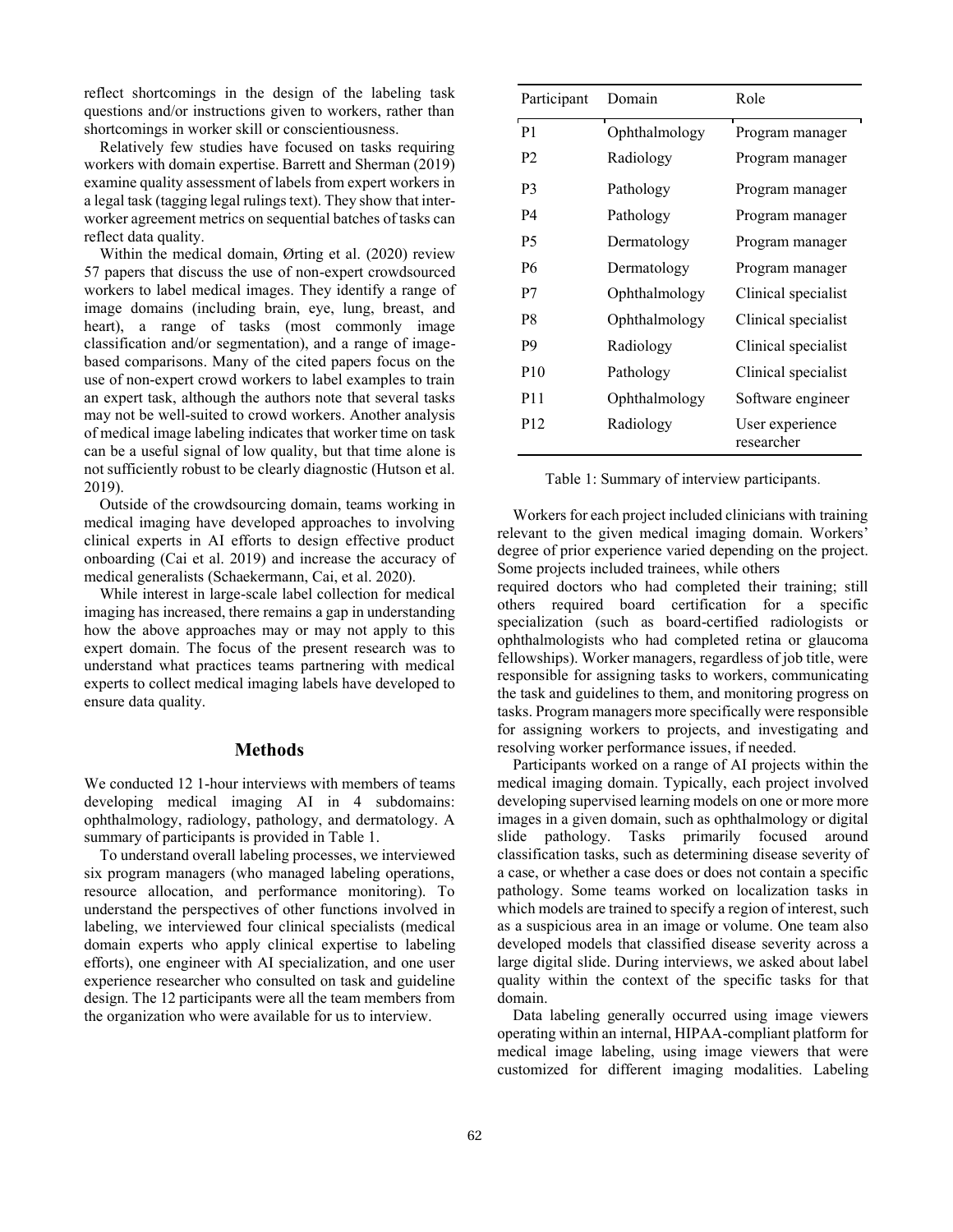occurred with strict data-protection policies, such that only workers and team members with explicit permission were able to access images.

Due to the open-ended nature of the research question of how teams ensure quality, we used a semi-structured interview protocol. The focus was on collecting specific stories of quality-related incidents, and understanding the implications of these incidents. The core prompt for each interview was: *"Describe a time when you had concerns about a worker's label quality."* We considered asking specifically about "the last time" but decided to allow interviewees to start with the most salient incident, and then probe on more recent incidents. If an experienced team had developed effective practices for ensuring quality, we wanted to learn about their formative experiences and how they influenced subsequent practices. We probed on several key aspects of each label-quality incident:

• **"How did it come to your attention?"** We sought to understand what *signals* (quantitative or qualitative) could surface potential issues, especially prior to the conclusion of data collection.

• **"What did you do?"** Follow-up questions probed what *interventions* were used to diagnose and rectify quality issues at various points in the process.

• **"How have your processes changed over time?"** We sought to understand what *practices* the teams instituted as a result of these incidents, in order to curtail future issues.

Each interview was conducted by the first author and observed by at least one fellow author. All interviews were video recorded. Using a Reflexive Thematic Analysis approach (Braun and Clarke 2006, 2019), we transcribed the interviews, created initial codes via an inductive (bottomup) approach, and generated initial themes. Authors participated in multiple rounds of discussion to reflect on interviewee stories, identify commonalities across teams and projects, and iterate on the themes presented below.

#### **Results**

# **Inter-Worker Variability Was a Key Challenge in Medical Image Labeling**

All teams interviewed described challenges with label variability across workers. An example is illustrated in Figure 2. These data were shared by a team developing a model to assess glaucoma risk from retina images using a four-point risk scale. The team found that many cases, when labeled by multiple workers, had high variability across labels from different workers. Other teams also reported variability as a key challenge to be managed.



Figure 2: Labeling variability across expert workers. Highlighted rows indicate (from top to bottom): a case that all workers agreed is non-glaucomatous, a case that elicited all 4 possible risk levels, and a case that all workers agreed is at high risk for glaucoma.

In the medical domain, several factors were identified as contributing to variability across workers, including:

- **Differences in training or experience**: Experts may come from different training backgrounds. As P7 stated, "You end up doing what you learned during training.". Those with more experience may benefit from being able to draw from a wider range of real-life data points.
- **Differences in individual tendencies**: Teams have observed differences in labeling approaches based on different inclinations: "(Workers) have a tendency to fall across the spectrum regarding specificity versus sensitivity, which will be more likely to surface if explicit instructions are not provided as to where on the sensitivity/specificity side we prefer them to be" (P9).
- **Differences in understanding of worker guidelines**: Teams realized that workers sometimes approached the same task inconsistently due to different guideline interpretations: "After looking at the data, it turned out that half of the (workers) interpreted a question one way, and half of them another way. At least half of our data set was useless. We learned that we needed to test run the guidelines before opening up the entire job for labeling" (P3).

These factors can impact consistency and quality of labels and resulting AI models.

### **Task Design Mapped from Clinical to AI Needs**

A key mitigation to address differences across workers was careful design of the labeling task and guidelines. *Task design* refers to the detailed structure of questions asked around a set of medical images. "*Guidelines"* refers to documents outside the task that orient workers on how to answer questions.

The guidelines served several purposes. First, guidelines instructed workers on how to *apply pre-existing clinical workflows and heuristics*. For instance, a team developing models for glaucoma risk detection based initial guidelines off recommendations from the American Academy of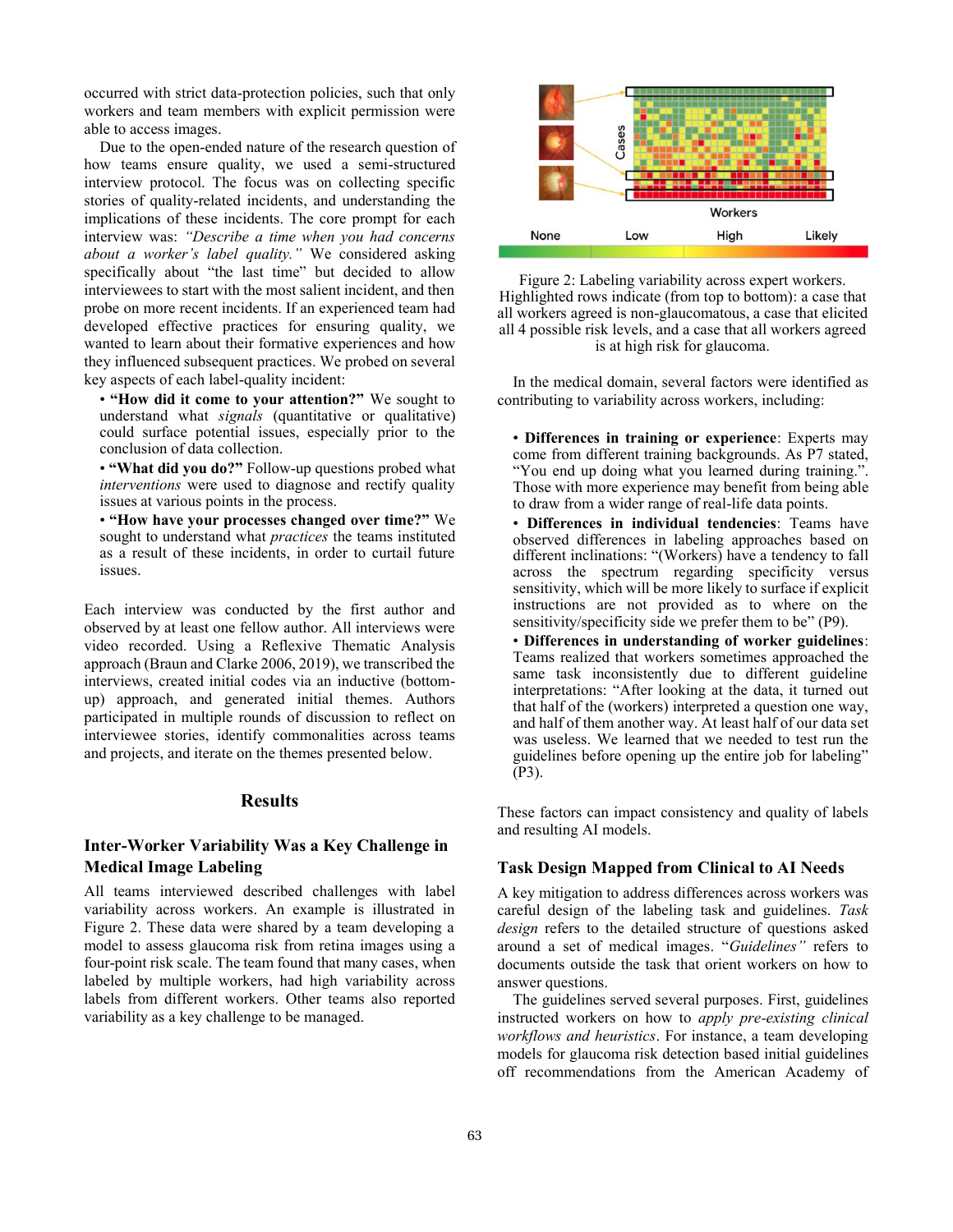Ophthalmology's Primary Open-Angle Glaucoma Suspect Preferred Practice Patterns (Prum et al. 2016).

Second, guidelines *oriented workers from a clinical setting to an AI setting*, taking them from familiar tasks to tasks suited for AI labels. For instance, workers in the glaucoma risk project had to assess risk based on only an image of a patient's retina. By contrast, the clinical risk assessment for which workers were trained involved many inputs in addition to the retinal image, including patient metadata (e.g. age and family history), data from prior visits, other measurements (e.g. intraocular pressure and visual field testing), and potentially images from a different modality (such as optical coherence tomography). Because workers weren't trained in assessing images alone, guidelines needed to be more explicit about the definition of visual features workers were expected to identify.

Third, guidelines *reduced ambiguity by including examples of cases representing different answer choices*. For instance, during glaucoma risk assessment, guidelines showed examples of retina images with and without specific risk indicators. The practice of including examples, especially ambiguous examples, has been shown to improve labeling accuracy (Pradhan and Lease 2018).

Fourth, guidelines *primed workers for the task at hand*. Interviewed teams described the importance of setting context for workers, especially when the labeling project used enriched data sets (in order to obtain more positive examples of rare conditions). For example, one radiology guideline document stated, "Imagine these images are from patients at a [condition] screening clinic in a region of [location] where [condition] is relatively common." Without sufficient context about the data, workers might have biased their answers (consciously or not) with their underlying assumptions about disease prevalence. For example, if during a labeling task, a worker felt they had identified pathologies at a higher rate than they would expect in a clinic, they might have tended to under-diagnose that pathology in the remaining portion of the labeling task.

Given the many functions of task and guideline design, the design process tended to involve several steps, which we describe below.

# **AI Teams and Clinical Experts Partnered in an Iterative Process Prior to the Launch of High-Volume Data Collection**

Team members described an iterative process to identify and address issues related to task design, guideline design, and worker training. These issues were typically identified well before the tasks were launched to all workers for highvolume data collection.

The pre-launch process included the following stages:

• **Initial task and guideline design**: Initial adaptation of a clinical task to a labeling task

• **Task and guideline iteration**: A multi-step process to surface and address ambiguities in the tasks and instructions, using a small group of trusted workers

• **Worker onboarding**: Training a larger pool of workers on the updated guidelines, and validating that they are able to perform the task well

In contrast to these pre-launch practices, post-launch quality-related checks were more variable. One of the four teams adopted automated monitoring of performance during the task, comparable to practices in commodity crowdsourcing (Le et al. 2010; Checco et al. 2020). The other teams relied on spot checks to examine answers to individual tasks.

#### **Initial Task and Guideline Design**

Medical domain experts and AI practitioners co-led the designing of labeling tasks and instructional guidelines. This process typically involved an engineer and a clinical specialist. The specialist usually had a background similar to those who would be involved in the labeling, while the engineer understood the requirements of the labels for AI development.

This approach was developed to address two key challenges in creating labeling tasks for medical experts:

• **The gap between clinical and labeling contexts**: In a clinical setting, an expert can directly examine the patient, as well as access their full medical record. When labeling, a worker may have access to only a single photo or scan. It would be "clinically unacceptable" (P7) to make a diagnosis based on such limited data, although doing so may be valuable for other contexts, such as screening.

• **The gap between experts' intuition and the structured data required for AI development**: Clinical specialists described how experts can develop an initial "gut feeling" from years of experience. According to P7, one expert described diagnosing glaucoma as "I know it when I see it."<sup>1</sup>

Clinical specialists helped translate clinical practices into labeling tasks by participating in the drafting of tasks and instructional guidelines.

To bridge the gap between clinical and labeling contexts, teams noted the importance of carefully wording task prompts. As one clinical specialist (P9) described, "The question can predispose your worker to be highly sensitive or highly specific. Asking, 'How confident are you that [condition] may be present?' could add to unpredictable noise in the data. Rephrasing it to, 'Can [condition] be ruled out?' would be a more optimal way to phrase it (if optimizing for sensitivity)."

 $<sup>1</sup>$  A phrase used during the 1964 U.S. Supreme Court case</sup> *Jacobellis v. Ohio* to describe the act of defining obscenity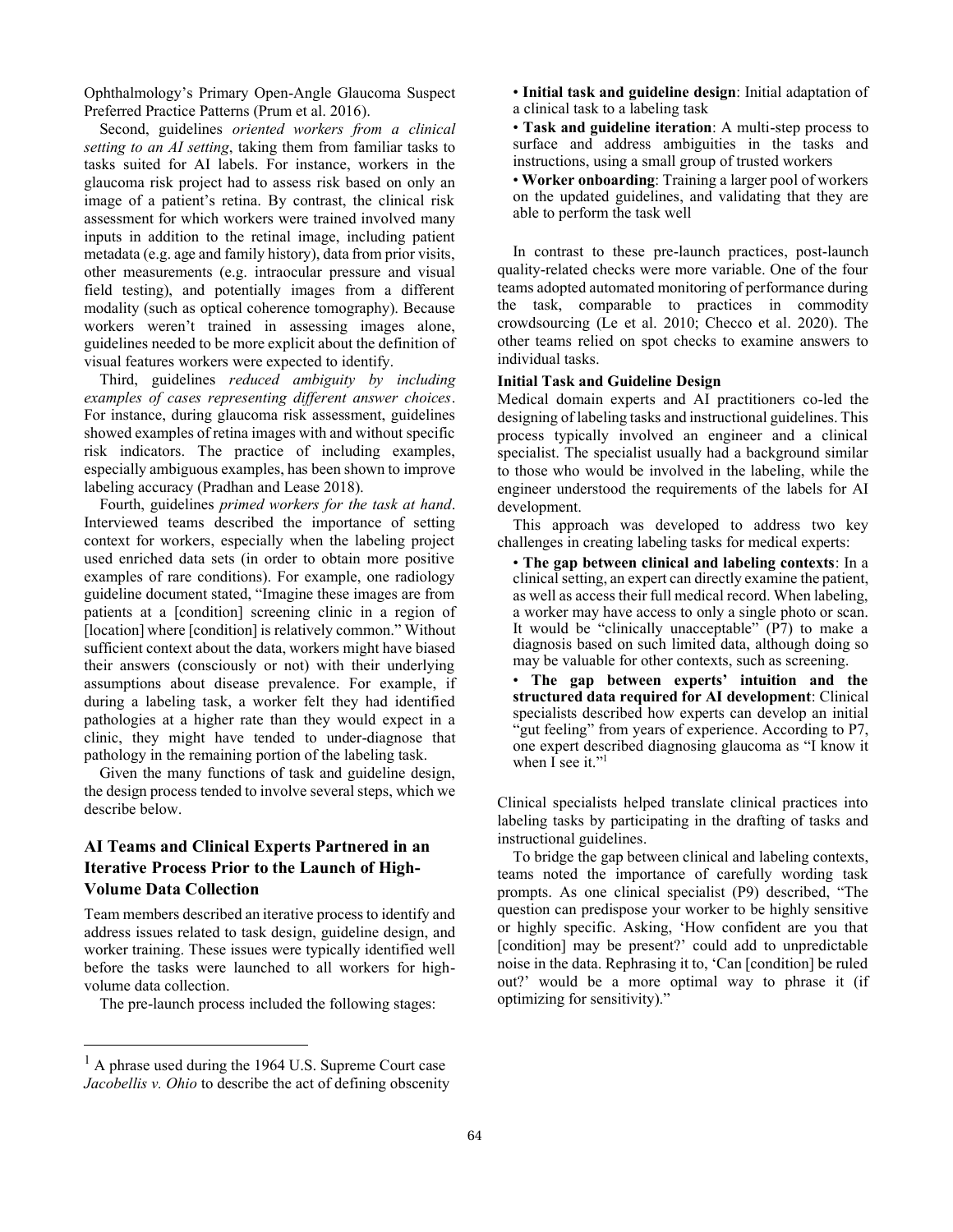**Bared vessel** molded to side wall of cup. Lamina cribrosa on one side, glial sheath on the other.



**Bared vessel** lies in bottom of cup. Lamina cribrosa on both sides.

Figure 3: Visual callouts in a guideline document for glaucoma-risk labeling. (Retina image provided via RetinaGallery: Mayo Clinic Jacksonville. Some modifications made for illustrative purposes.)

Teams also described using a combination of "global" and "local" questions in order to bridge the gap between experts' intuition and the need for structured data in AI efforts. In a clinical setting, clinicians do not necessarily perform a detailed assessment of items in a checklist of individual ("local") features. Rather, they often form a clinical assessment based on the overall Gestalt ("global") picture. However, in model development, a checklist is important to ensure consistency among workers and provide data that can be used to explain model output.

For example, a task asked questions about 11 separate "local" optic nerve head features prior to asking the "global" question of overall glaucoma risk. This ensured that workers would methodically examine and consider specific features rather than rely on their initial impression in their assessment. It also allowed the AI team to analyze which features (or combination thereof) correlated with higher glaucoma risk. As P7 described, "The algorithm is doing more than merely approximating physician skills, but finding novel relationships not readily apparent to human beings."

In addition to designing the labeling tasks, clinical specialists also drafted guideline documents for labeling tasks. In commodity crowdsourcing, tasks and instructions are typically simple enough to be presented together in the crowdsourcing platform interface. The medical labeling tasks managed by the interviewed teams, on the other hand, were too complex to fully explain within the labeling interface. Therefore, each team created a guidelines document to accompany each labeling project.

The guidelines created by interviewed teams ranged from two to 87 pages, depending on the number and complexity of subtasks. Figure 3 shows a portion of a glaucoma risk guidelines document.

### **Task and Guideline Iteration**

Teams noted that they could not anticipate all possible ways in which tasks and guidelines could be interpreted before workers started hands-on labeling. Therefore, teams developed a process of testing and revising tasks and guidelines prior to high-volume data collection. This process involved a small set of workers who collaborated closely with the AI and clinical domain specialists who developed the initial tasks and guidelines.

Teams used a variety of mechanisms to gather feedback on tasks and guidelines. One practice was to use clinical experts to review the tasks and guidelines, similar to a heuristic evaluation: "We have three (expert) pathologists who take the guidelines, do some sample tasks, and provide feedback. This is in order to find glaringly obvious mistakes before we start a full production run of label collection" (P3). A second practice was to gather initial feedback on the tasks and guidelines from representative workers, prior to labeling: "We had focus groups to solicit information, asking them what they thought about the prompts, and if there was anything they wished we could change. When you have thousands of cases, you want to make the experience better (for workers)" (P6). A third practice was to pilot the labeling task. Workers labeled a set of sample data, and then shared feedback: "We find holes and gaps in the guidelines. Some (workers) give suggestions on wording and options. They're exercising the whole thing and giving feedback right away" (P1).

This collaborative and iterative feedback process enabled teams to improve the clarity of task instructions. For example, teams described how workers not involved in drafting the guidelines pointed out ambiguous or edge cases not accounted for in the initial draft. As a result, teams documented these ambiguous and edge cases in the guidelines, and clarified how workers should handle them.

Teams also used feedback to improve task prompts. For example, workers sometimes pointed out when answer options were incomplete. For one team, the initial options for a question about the presence of a pathology were "[condition] present" and "[condition] absent." P7 observed that workers struggled with the binary nature of the options: "Sometimes it's impossible to make a yes/no call for any disease, especially based on a single image, and forcing (workers) to do that made them very uncomfortable." As a result, the options were changed from a boolean Yes/No to more nuanced options (e.g. "none," "low," "high," and "likely").

In addition to gathering qualitative feedback from workers, teams also used quantitative analyses to identify potential issues. In particular, several teams analyzed interrater agreement (the degree of answer consistency among workers) to assess the effectiveness of guideline iterations. P6 described tracking an inter-rater agreement metric (Krippendorff's alpha) during guideline iteration: "Version 1 of the guidelines goes out with a small pilot number of questions. Then we run an inter-rater agreement analysis. We try to hit a (certain) K-alpha score. If we don't hit it, then we look at the cases that have very high disagreement. We talk to the workers and try to figure out, Where did they misinterpret things? We modify the guidelines, and then we deploy Round 2. Same number of questions, slightly different guidelines. We measure the agreement again. We repeat as needed until we hit that threshold. Once we do, the guidelines are finalized."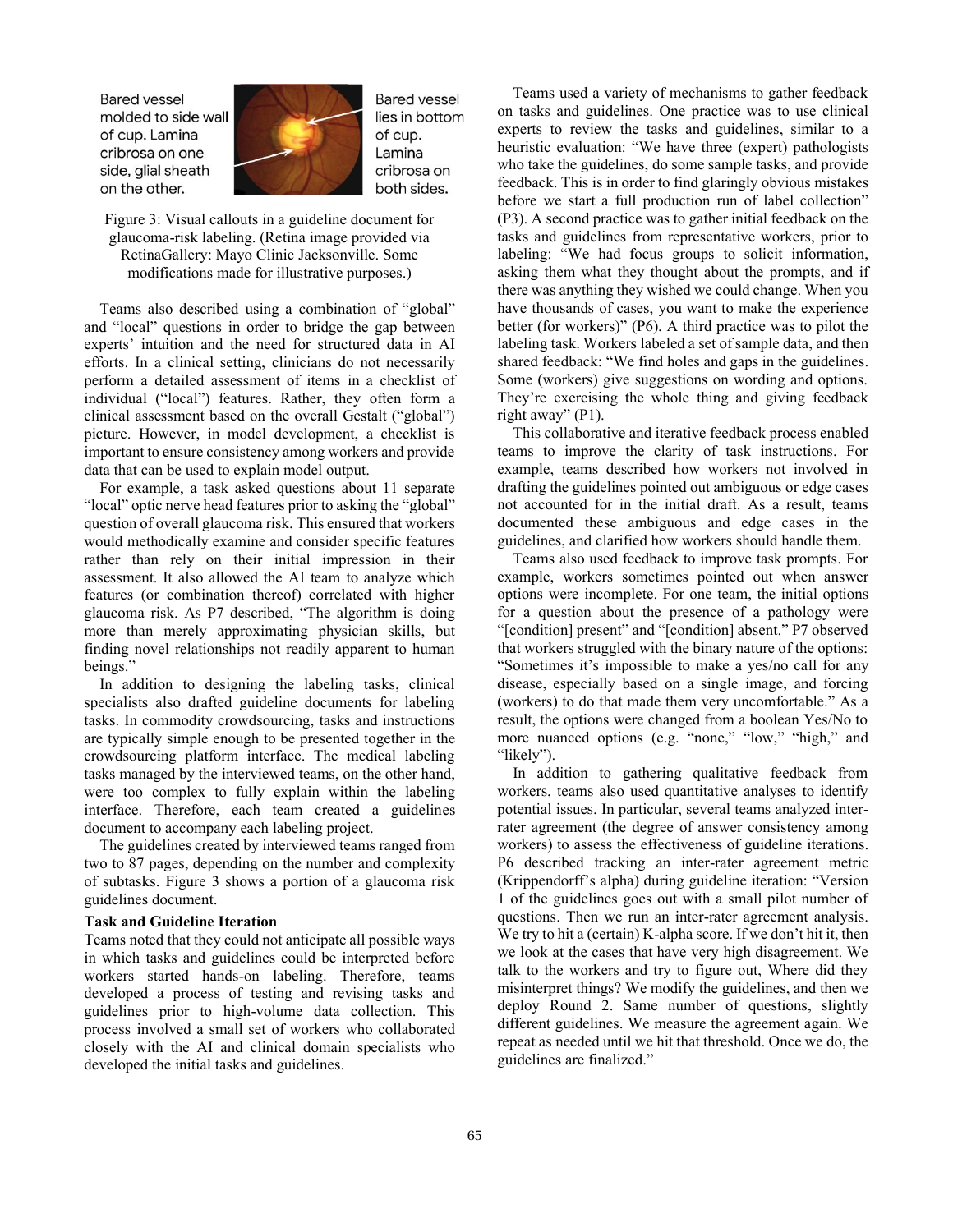Whereas inter-rater agreement is often used in other crowdsourcing contexts to reflect *worker quality* (Daniel et al. 2018) or *adversarial behavior* (Jagabathula et al. 2014), it was used by interviewed teams to implicitly measure *guideline clarity and completeness*. Notably, the interventions used by teams that observed low initial agreement scores were guideline-centric rather than workercentric. Teams 1) asked workers how they interpreted the questions, and then 2) updated the guidelines accordingly to reduce ambiguity.

#### **Worker Onboarding**

After task and guideline iteration, teams conducted onboarding exercises to train a wider set of workers on the task. Training processes consistently involved having workers demonstrate a certain level of proficiency with a pilot task prior to working on high-volume labeling tasks.

Teams used two distinct types of onboarding exercises:

• **Guideline** *comprehension* **tests**: Tests administered to assess worker attentiveness and understanding of the task instructions.

• **Guideline** *application* **tests**: Tests administered to assess worker accuracy during labeling tasks.

Some teams reported using guideline comprehension tests outside the context of the labeling platform (e.g. in a Google Form quiz). The intent was to verify that workers had read and understood the task instructions. Teams noted that while attention to detail is necessary to ensure consistency among workers, clinical expertise did not guarantee attentiveness. As P7 stated, "Some highly-trained specialists might think, 'Oh, I know what this is; I don't need to read the guidelines.' Our best-performing (worker) wasn't a glaucoma specialist, but an optometrist. When you are not an expert in the field, you tend to stick to the (provided) guidelines. When you are the expert, you rely on your gut and tend to disregard them." For that reason, the team used guideline comprehension tests to specifically assess attentiveness.

All teams used guideline application tests to onboard workers. Each worker labeled a small "gold" data set, with correct answers determined by established clinical processes. Their answers were evaluated against an answer key. The size and selection of the onboarding tests varied, with the primary consideration being the availability and size of gold data. Workers who didn't achieve the predefined accuracy level for that test often received additional training, and were re-tested on a different data set before being allowed to label larger data sets. Workers who were repeatedly unable to reach the required performance threshold were generally not used in high-volume labeling tasks.

In contrast to screening tests often used in commodity labeling as a *filtering* tool to remove low-performing

potential workers, the tests were used as *training* tools for teams to help medical experts successfully apply their expertise in a labeling context. Upon submitting their answers, workers were immediately shown their incorrect answers, the correct answers, and explanations. Teams had workers retake tests until they scored 100%. As P1 described, "The [initial guideline test] is just a warmup." In this way, workers had the chance to improve their understanding of how to apply their clinical expertise to labeling tasks.

# **Automated Quality Monitoring Can Surface Distinct Issues during High-Volume Data Collection**

In addition to upstream efforts to detect and address quality issues, one interviewed team described a downstream mechanism for assessing the quality of labels after the launch of high-volume data collection. The team achieved this by interspersing a gold data set with known ground truth among other data to be labeled. The task appeared the same to workers regardless of whether they were labeling a case from the gold set or not. However, unlike the onboarding tasks, workers were not aware that their labeling performance was being assessed.

This case of live monitoring identified one worker whose performance was notably faster than that of others (Figure 4a). This worker's overall accuracy on the gold set was not dramatically lower than that of other workers (Figure 4b). However, an analysis of sensitivity and specificity (accuracy among actually-positive and actually-negative cases, respectively) revealed dramatically low sensitivity, almost at zero -- effectively identifying no cases of disease (Figure 4c).

Subsequent investigation indicated that this worker was almost always indicating cases as having no pathology. Because positive cases were relatively infrequent in the test set (which is common for medical image sets), this strategy resulted in high specificity (high accuracy among nopathology cases). This offset the low sensitivity when measured throughout the data set. Detailed investigation indicated this worker was likely not attending to the task, attempting to maximize the number of cases completed in a short time. The worker was removed from the task, and the labels produced by the worker were removed.

This team observed that the types of quality-related issues they could identify before the launch of high-volume data collection were different from those they could identify after the launch. Before launch, their piloting process with small data sets helped surface issues stemming from unclear or incomplete tasks or guidelines. It was not until after launch, however, that they had the opportunity to employ large data sets to measure worker speed and sensitivity.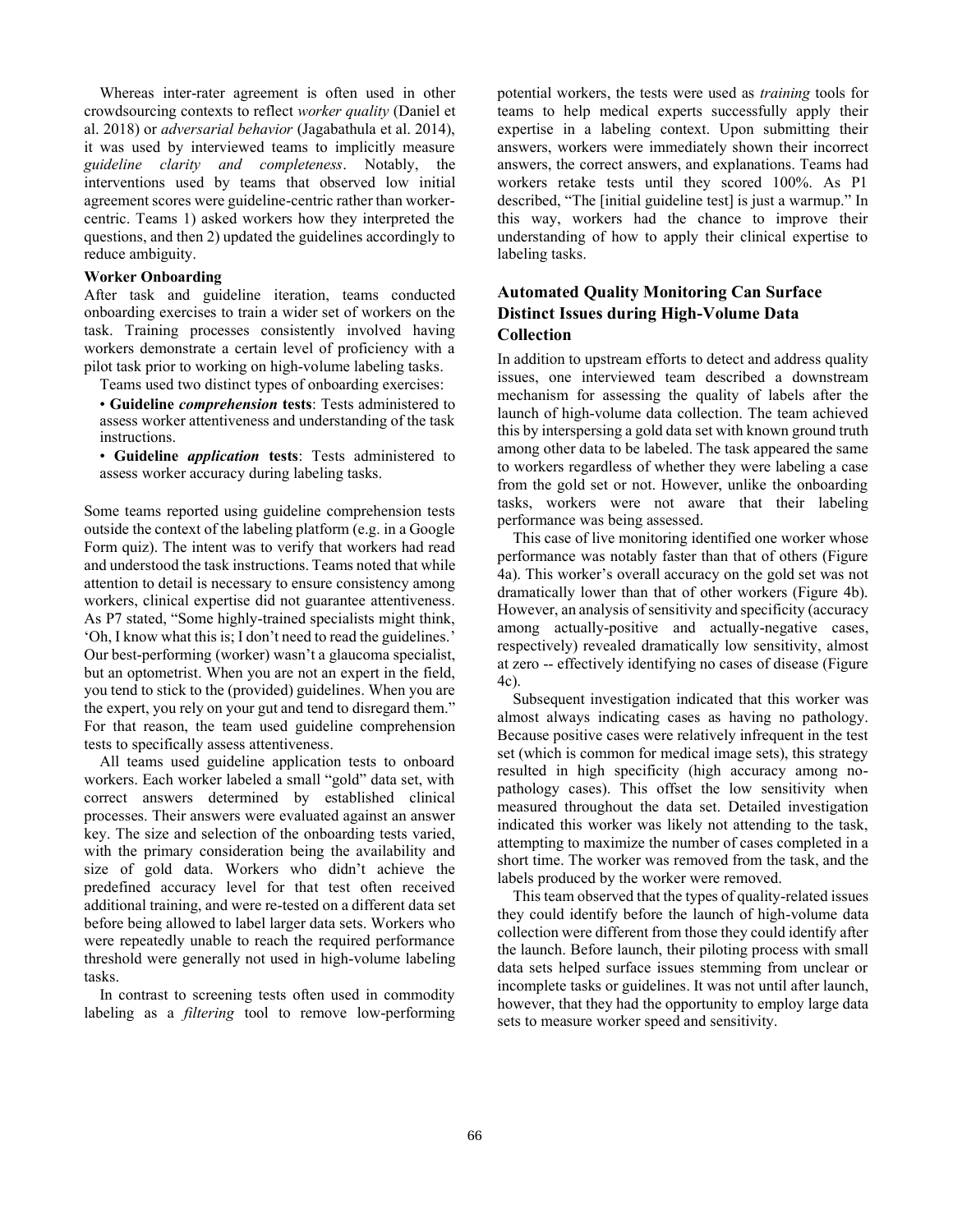

Figure 4: Automated quality-control monitoring in a medical imaging task. (a) Plot of  $log_{10}$  time spent in a labeling task. Worker 1 (in red) had a dramatically lower median task time, and a very tight distribution, indicating uniformly fast labeling times. (b) Mean accuracy on a gold data set. The accuracy of Worker 1 (in red) was not dramatically lower than that of other workers. Error bars indicate 95% binomial confidence intervals. (c) Performance for each worker plotted as sensitivity over false positive rate (1 - specificity). This display mirrors that used for receiver operating curves used to evaluate categorization performance. The red data point near (0, 0) represents Worker 1.

### **Discussion**

Our study examined how teams developing AI models for medical images ensure high label quality. These interviews indicated that quality-control efforts benefit from a collaborative, iterative process with experts that starts long before the launch of high-volume data collection. Indeed, they represent "methodologies for collecting data from experts" that are missing from many high-stakes AI efforts (Sambasivan et al. 2021). Many quality-control steps occur early in the process, to mitigate the risks and costs of identifying quality issues late in the process. As P3 stated, "Once we get bad data into our system, it's really hard to find it and excise it."

# **Expert Medical Labeling Faces Challenges Distinct from Other Crowdsourcing Efforts**

Our work revealed that teams developing medical imaging AI used a range of practices that, in many respects, mirror iterative practices documented for non-expert crowd work (Le et al. 2010; Gaikwad et al. 2017; Bragg et al. 2018; Manam et al. 2019). However, this work also highlights key themes that, to our knowledge, are not documented in existing literature. In particular, expert labeling practices must manage two key tradeoffs: 1) "Gestalt" expert abilities vs. the need for systematic labeling, and 2) Clinical workflows vs. AI label requirements.

Expert labeling tasks differ from commodity crowd tasks in their reliance on domain expertise. Prior expertise poses a source of variability that must be actively managed in task design. Workers may 1) have strong expectations for how to

approach a task that conflicts with the goals of the AI project, 2) be calibrated to different thresholds for detecting signs of disease, or 3) rely on heuristics that are not open to introspection. Our interviews showed that the iterative practices used here explicitly focused on making workers aware of these differences.

Within the domain of medical imaging, AI applications often focus on providing benefit to patients by augmenting or improving existing clinical workflows (Gulshan et al. 2019; Wang et al. 2019; McKinney et al. 2020). As described above, the pre-existing workflows may be ambiguous with respect to how an AI model should handle certain cases, or may specify different diagnostic policies (e.g. favor sensitivity over specificity for screening tasks). Therefore, task design in this expert domain requires explicit reference to existing clinical practice, and extra steps to orient workers to AI-specific labeling requirements. These considerations do not apply when labels are used to train models with new capabilities, without respect to existing workflows.

In addition to highlighting these themes, our study also revealed an emphasis on task and guideline design and worker training over worker monitoring as means to ensure label quality. While both approaches are deployed in commodity crowdsourcing (see Daniel et al. (2018) for an overview, (Gaikwad et al. 2017; Bragg et al. 2018; Manam et al. 2019) for task design, and (Le et al. 2010; Checco et al. 2020) for monitoring), our work suggests further development of task-design methods will have outsized impact on label quality for expert tasks.

Below, we further elaborate on these themes, and consider implications for other expert labeling applications.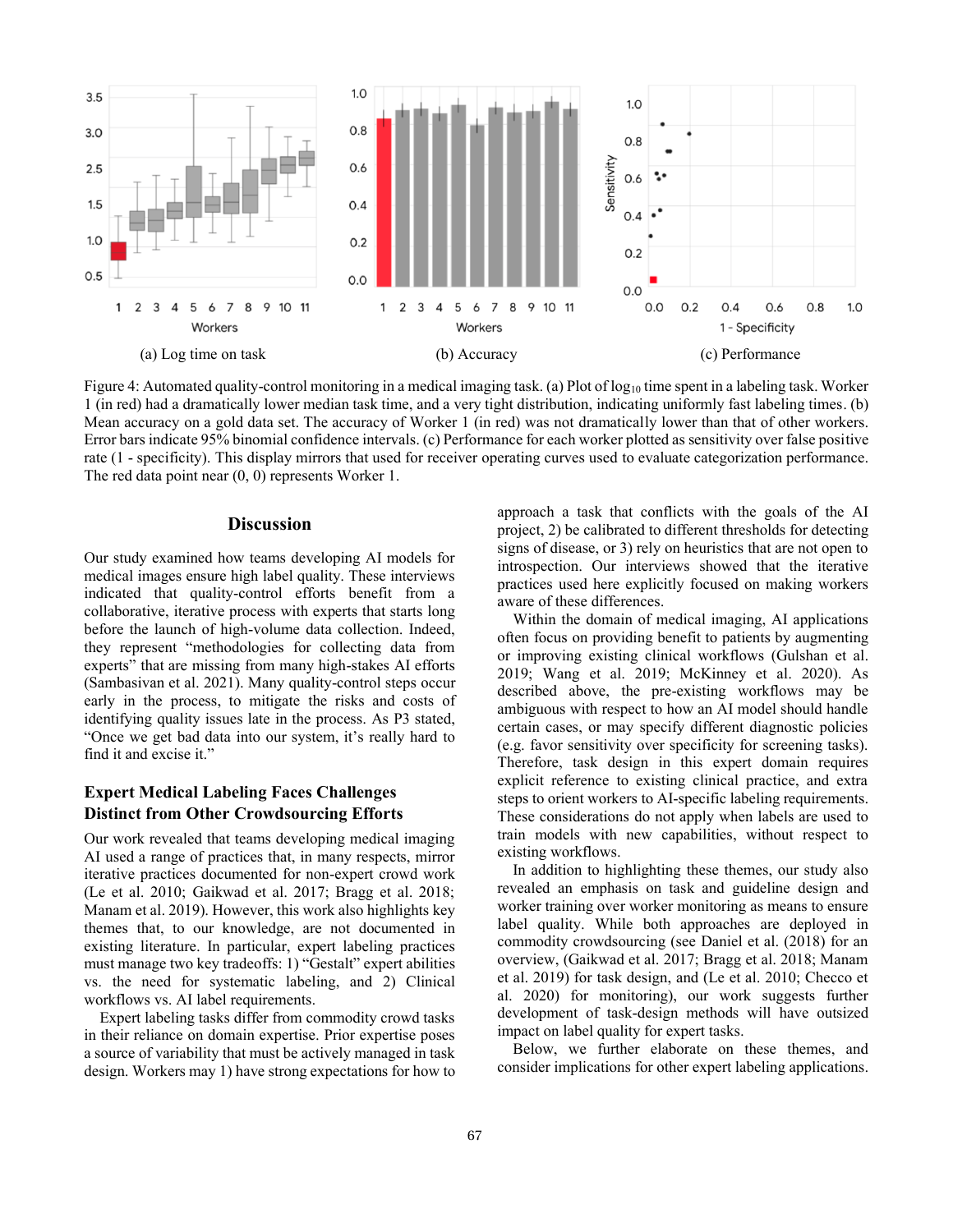# **Misalignment to Guidelines Is a Primary Error Mode**

Many practices in the commodity crowdsourcing literature focus on identifying workers with low ability to perform a task, low conscientiousness, or misaligned incentives (Li 2015; Jagabathula et al. 2014; Checco et al. 2020). However, the most common type of quality issue described in our study was due to guideline misalignment. Interviewed teams developed practices to prevent or correct this misalignment, such as 1) administering tests that enforced careful reading of the guidelines themselves, 2) providing detailed, example-oriented guidelines that clarified how to handle difficult corner cases, and 3) using onboarding exercises that trained workers rather than provide a single pass/fail attempt. These practices both emphasized the importance of the guidelines, and also provided multiple education points for workers (Chi 2006).

Labels used to train medical imaging models must be produced by expert workers with prior experience in a clinical domain. However, variability in clinical labels is well documented (Kalpathy-Cramer et al. 2016; Krause et al. 2018; Schaekermann, Cai, et al. 2020). Therefore, iterative task development must also work to understand and manage variability in workers' experiences and approaches to tasks. For example, clinicians may favor different cutoffs between severity levels in multi-class clinical scales (Chiang 2007; Kalpathy-Cramer et al. 2016; Schaekermann, Cai, et al. 2020). A key role of task guidelines in our study was to provide explicit descriptions to workers of the recommended cutoff points in classification tasks, in order to ensure a consistent approach among workers.

One challenge faced by the clinical specialists we interviewed was contending with ingrained habits of highly experienced and trained clinicians. Specialist clinicians, with many years of experience assessing medical images, may often perform very well at overall diagnosis, but rely on Gestalt mental processes that are not open to introspection ("I know it when I see it"). In order to align workers' labeling approaches, guidelines tended to be explicit, requiring a more deliberative approach (Chi 2006; Kahneman 2011).

# **Guideline Iteration Aligns Clinical Workflows and AI Labeling Needs**

Clinical and AI guidelines may differ in a range of ways. For instance, AI models developed by the teams in our study often assess risks directly from a medical image, whereas related clinical practice may involve other inputs, such as patient metadata or other modalities. As a result, guidelines for the labeling task must be explicitly centered on interpreting the image itself, whereas other clinical guidelines may recommend cross-referencing with other measurements. Further, labels used to train AI models often need comprehensive evaluation of all features in an image. In this way, the model learns to identify all potentially

relevant pathologies. In contrast, when there were multiple pathologies, some workers tended to focus on only the most salient pathology. This reflects considerations for in-person clinical practice, where not all pathology is salient to treatment decisions. (A patient presenting with one minor pathology requiring monitoring and one severe pathology requiring immediate treatment would mostly receive recommendations based on the severe pathology.) When models are trained on cases labeled in this way, they may have lower power at detecting mild pathology. This in turn reduces effectiveness in contexts such as screening. Thus, guidelines needed to be refined to explicitly prompt workers to assess lower-severity pathology consistently in all cases.

Another important difference between guidelines for clinical tasks versus labeling tasks for AI development is the need for AI training labels to reflect consistent assessments of the degree of suspicion in images. Doctors vary in their tendency to diagnose cases, particularly in cases with borderline evidence for a condition (Kalpathy-Cramer et al. 2016; Krause et al. 2018). This variation may be valuable in different clinical contexts. For instance, clinicians assessing disease for screening may be more likely to err on the side of identifying disease (high sensitivity), to avoid missing disease that might otherwise go untreated. By contrast, specialists who treat advanced disease may tend to avoid false positives (high specificity), to avoid unnecessary interventions. For training AI models, however, such variability tends to reduce label quality (Guan et al. 2018; Krause et al. 2018).

Iterative guideline development addresses this variability by 1) identifying conditions under which clinicians might give different assessments, 2) clarifying reasons for disagreement, and 3) providing explicit guidance to workers as to how they should reorient themselves for these conditions. The use of explicit callouts of specific image features, as illustrated in Figure 3, is a result of this iterative back-and-forth with workers in understanding sources of disagreement. The partnership between medical experts and AI practitioners in this context is a form of participatory codesign of the labeling experience.

### **Implications for Expert Labeling Best Practices**

The quality-control practices described here may apply broadly to expert labeling domains in general. In particular, two themes stand out: 1) co-designing and refining tasks and guidelines with experts, and 2) training experts to adapt their expertise to labeling. These approaches may ensure labels from highly-trained workers result in high-performing AI models. This may also protect against underutilizing costly and otherwise-capable experts due to miscalibration to guidelines.

Given that worker variability appears to be a prominent source of label variability, methods explicitly focused on calibrating workers against one another may be valuable tools for label quality. Work by Schaekermann, Beaton, et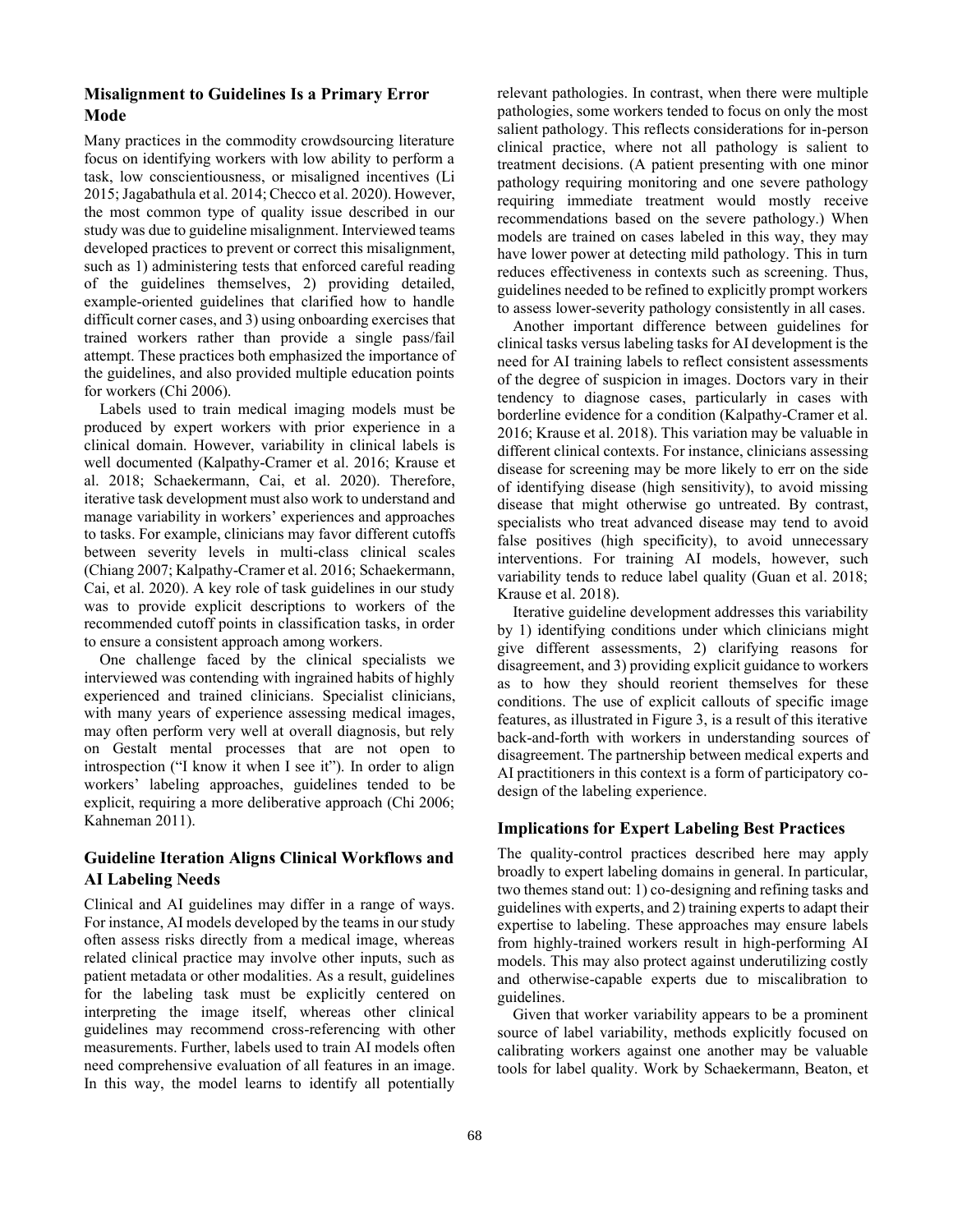al. (2020) and Schaekermann, Cai, et al. (2020) indicate that feedback from specialists on sources of disagreement can help improve performance of non-specialist workers on medical imaging tasks. This suggests that as more effective training materials are developed, some projects may be able to use slightly lower-expertise workers. Other methods of task structure, such as comparison-based methods (Kalpathy-Cramer et al. 2016) may further work to calibrate expert workers against each other.

The co-design approach to labeling tasks we describe here addresses the instructional needs of experts who are *contributors* to AI efforts. The approach has some commonality with the development of onboarding materials to address the information needs of clinicians who are *consumers* of an AI-based assistant (Cai et al. 2019). These two studies highlight the importance of close collaboration with experts in a wide range of medical imaging AI efforts.

Our findings also suggest that the commonly-used practice of monitoring quality with the use of "gold" or "silver" datasets may be less central to ensuring quality in many medical imaging tasks. Only one interviewed team reported using this practice, though they did benefit from identifying and removing a low-performing worker from the task. The primary reasons cited by other teams for not engaging in this practice were the difficulty and cost of obtaining a suitable gold set. Since the one team engaging in this practice found a low-performing worker, it is possible these other teams may have had the issue, but not detected it.

Considerations for the effective monitoring of high-volume labeling tasks in medical imaging include the relatively high cost of suitable ground truth for some data sets, and the lower frequency of pathology in many data sets. The lowperforming worker described here had very low sensitivity, marking most cases as being without pathology even when pathology was present. In data sets where pathology is rare, this strategy may give the false appearance of relatively high performance. Explicitly measuring sensitivity and specificity (and possibly the related measure of precision) in these gold sets may be needed to quickly identify issues with worker performance.

#### **Implications for Mitigating Label Bias**

AI systems in medicine may be subject to many potential forms of bias (Rajkomar et al. 2018), including bias that originates from labels used to train supervised models. As such, practices to alleviate label bias in workers are of high importance.

The iterative processes described here are a natural point for teams to consider potential forms of label bias. They involve domain experts and careful consideration of the AI task in the context of clinical workflows. They surface specific details of the clinical task and can highlight issues such as variability in presentation across patient populations. Iterative guideline development requires measuring variability in grading across workers. Worker variability may be analyzed from the context of different worker cutoffs (discussed above), as well as different clinical approaches. Guidelines that require workers to carefully refer to explicit rules over previously-learned heuristics may mitigate pre-existing worker bias.

With respect to label bias, one drawback to the emphasis on early, iterative processes is that the samples used for guideline development were reported to be small, often on the scale of dozens of examples. Real-world model performance is often expected to show generalization across many different dimensions, such as different patient populations (D'Amour et al. 2020). These small samples are not likely to reflect wider patient populations. Future work should build on these practices through the lens of surfacing different forms of worker bias, and measuring label quality across different dimensions.

## **Conclusion**

In this study, we explored how teams developing AI in medical domains discovered, diagnosed, and learned from apparent data-quality issues throughout the labeling process. We highlighted the unique challenges of bridging the gap between clinical expertise and AI labeling needs. We also articulated a process for bridging this gap via task and guideline design and iteration, as well as worker onboarding. This process emphasizes leveraging experts as not just participants, but also co-creators of the labeling experience.

Quality monitoring during high-volume data collection can surface performance issues that may not arise during onboarding. However, the practices described here occur upstream of high-volume data collection and involve a smaller number of people making low-cost modifications. As such, these practices may deliver an outsized impact on data quality relative to their cost. Further research to quantify label quality may help assess the relative impacts of both iterative guideline development and monitoring on the quality of the resulting labeled data.

Our hope is that AI practitioners working with experts in a range of domains will apply and build on these strategies, to ensure a proactive approach to data quality in a variety of consequential domains.

### **Acknowledgements**

Thank you to our study participants for sharing their stories, artifacts, and insights. Thank you to Richard Gossweiler and Cameron Chen for their valuable comments on the manuscript, and to Michael Sherman for background on quality control mechanisms for expert labeling. We are especially grateful to our expert medical labelers for their ongoing partnership in co-creating labeling practices for medical AI.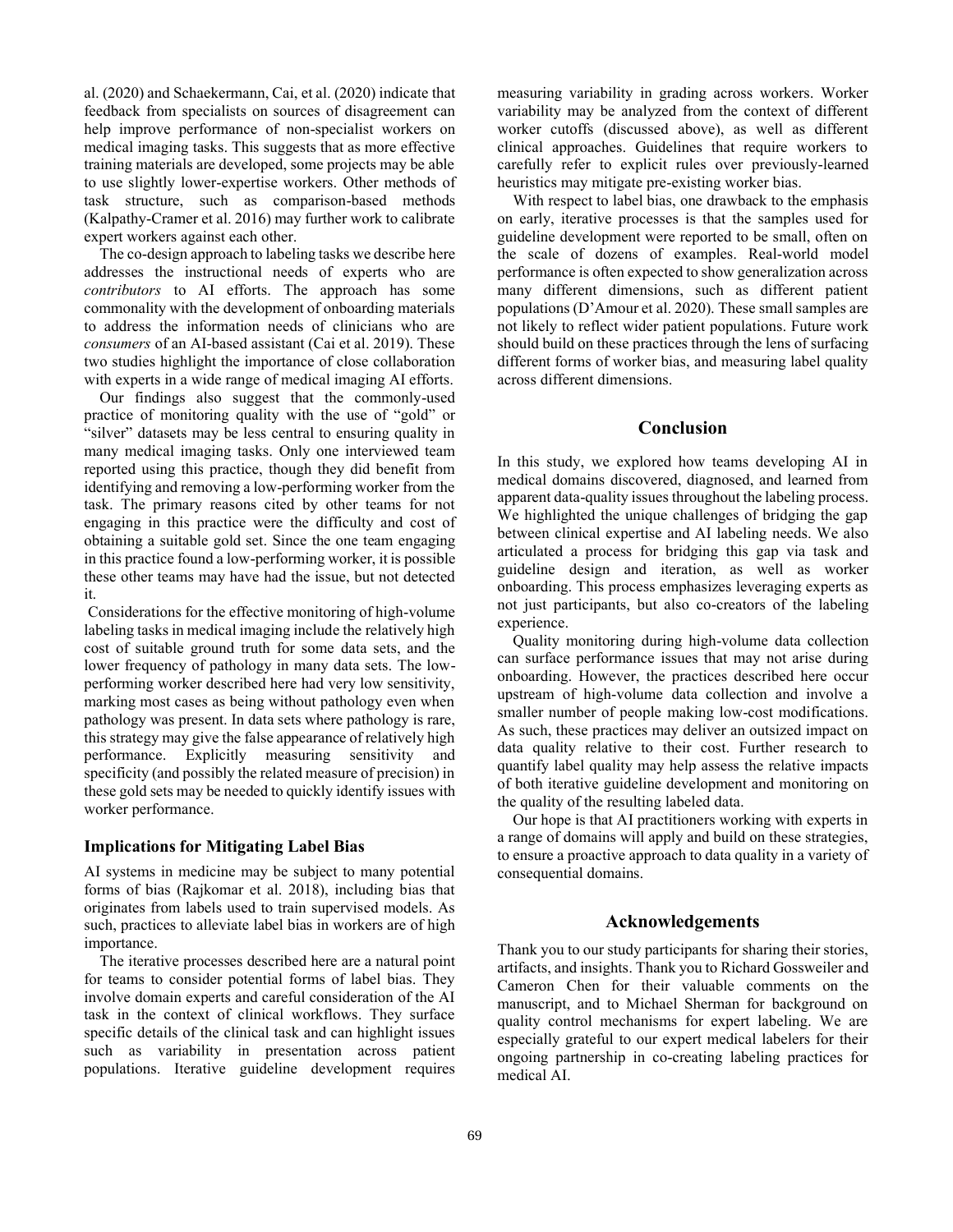#### **References**

Barrett, L., and Sherman, M.W. 2019. Improving ML Training Data with Gold-Standard Quality Metrics. In *KDD '19: 25th ACM SIGKDD Conference on Knowledge Discovery and Data Mining*.

Bragg, J.; Mausam; and Weld, D.S. 2018. Sprout: Crowd-Powered Task Design for Crowdsourcing. In *Proceedings of the 31st Annual ACM Symposium on User Interface and Technology*. doi.org/10.1145/3242587.3242598.

Braun, V., and Clarke, V. 2006. Using Thematic Analysis in Psychology. *Qualitative Research In Psychology* 3(2): 77– 101.

Braun, V., and Clarke, V. 2019. Reflecting On Reflexive Thematic Analysis. *Qualitative Research in Sport, Exercise and Health* 11(4): 589–597.

Cai, C.J.; Winter, S.; Steiner, D.; Wilcox, L.; and Terry, M. 2019. "Hello AI": Uncovering the Onboarding Needs of for Human-AI Collaborative Decision-Making. Proceedings of the ACM on Human-Computer Interaction CSCW, pp. 1–24, 2019. doi.org/10.1145/3359206.

Challen, R.; Denny, J.; Pitt, M.; Gompels, L.; Edwards, T.; and Tsaneva-Atanasova, K. 2019. Artificial Intelligence, Bias And Clinical Safety. *BMJ Quality & Safety* 28(3): 231– 237.

Checco, A.; Bates, J.; and Demartini, G. 2020. Adversarial Attacks on Crowdsourcing Quality Control. *Journal of Intelligence* doi.org/10.1613/jair.1.11332.

Chi, M.T.H. 2006. Two Approaches to the Study Of Experts' Characteristics. In *The Cambridge Handbook of Expertise and Expert Performance,* 21–30.

Chiang, M.F. 2007. Interexpert Agreement of Plus Disease Diagnosis in Retinopathy of Prematurity. *Archives of Ophthalmology* 

doi.org/10.1001/archopht.125.7.875.

D'Amour, A.; Heller, K.; Moldovan, D.; Adlam, B.; Alipanahi, B.; Beutel, A.; Chen, C.; Deaton, J.; Eisenstein, J.; Hoffman, M.D.; et al. 2020. Underspecification Presents Challenges for Credibility in Modern Machine Learning. ArXiv preprint arXiv:2011.03395 [cs.LG].

Daniel, F.; Kucherbaev, P.; Cappiello, C.; Benatallah, B.; and Allahbakhsh, M. 2018. Quality Control in Crowdsourcing: A Survey of Quality Attributes, Assessment Techniques, and Assurance Actions. *ACM Computing Surveys (CSUR)* 51(1): 1–40.

Esteva, A.; Kuprel, B.; Novoa, R.A.; Ko, J.; Swetter, S.M.; Blau, H.M.; and Thrun, S. 2017. Dermatologist-Level Classification of Skin Cancer with Deep Neural Networks. *Nature 7639*, 115–118. 2017. doi.org/10.1038/nature21056.

Gaikwad, S.; Chhibber, N.; Sehgal, V.; Ballav, A.; Mullings, C.; Nasser, A.; Richmond-Fuller, A.; Gilbee, A.; Gamage, D.; Whiting, M.; et al. 2017. Prototype Tasks: Improving Crowdsourcing Results through Rapid, Iterative Task Design. ArXiv preprint arXiv:1707.05645 [cs.HC].

Guan, M.; Gulshan, V.; Dai, A.; and Hinton, G. 2018. Who Said What: Modeling Individual Labelers Improves Classification. In *Proceedings of the AAAI Conference on Artificial Intelligence*.

Gulshan, V.; Peng, L.; Coram, M.; Stumpe, M.C.; Wu, D.; Narayanaswamy, A.; Venugopalan, S.; Widner, K.;

Madams, T.; Cuadros, J.; Kim, R.; Raman, R.; Nelson, P.C.; Mega, J.L.; and Webster, D.R. 2016. Development and Validation of a Deep Learning Algorithm for Detection of Diabetic Retinopathy in Retinal Fundus Photographs. *JAMA: the journal of the American Medical Association* 316(22): 2402–2410.

Gulshan, V.; Rajan, R.P.; Widner, K.; Wu, D.; Wubbels, P.; Rhodes, T.; Whitehouse, K.; Coram, M.; Corrado, G.; Ramasamy, K.; Raman, R.; Peng, L.; and Webster, D.R. 2019. Performance of a Deep-Learning Algorithm vs Manual Grading for Detecting Diabetic Retinopathy in India. *JAMA Ophthalmology*. doi.org/10.1001/jamaophthalmol.2019.2004.

Heer, J., and Bostock, M. 2010. Crowdsourcing Graphical Perception. In *Proceedings of the 28th International Conference on Human Factors In Computing Systems - CHI '10*. doi.org/10.1145/1753326.1753357.

Hsu, J.; Phene, S.; Mitani, A.; Luo, J.; Hammel, N.; Krause, J.; and Sayres, R. 2020. Improving Medical Annotation Quality to Decrease Labeling Burden Using Stratified Noisy Cross-Validation. ArXiv preprint arXiv:2009.10858.

Huang, S.-W., and Fu, W.-T. 2013. Enhancing Reliability Using Peer Consistency Evaluation. In *Human Computation. Proceedings of the 2013 Conference On Computer Supported Cooperative Work - CSCW '13*. doi.org/10.1145/2441776.2441847.

Hutson, M.; Kanzheleva, O.; Taggart, C.; Campana, B.; and Duong, Q. 2019. Quality Control Challenges in Crowdsourcing Medical Labeling. In *Proceedings of Data Collection, Curation, and Labeling for Mining and Learning Workshop at KDD '19*.

Ipeirotis, P.G.; Provost, F.; and Wang, J. 2010. Quality Management on Amazon Mechanical Turk. In *Proceedings of the ACM SIGKDD Workshop on Human Computation - HCOMP '10*. doi.org/10.1145/1837885.1837906.

Jagabathula, S.; Subramanian, L.; and Venkataraman, A. Reputation-Based Worker Filtering in Crowdsourcing. In *Advances in Neural Information Processing Systems*, 2492–2500.

Jiang, H., and Nachum, O. 2020. Identifying and Correcting Label Bias in Machine Learning. In *International Conference on Artificial Intelligence and Statistics*, 702– 712.

Kahneman, D. 2011. *Thinking, Fast and Slow*. New York: Macmillan.

Kalpathy-Cramer, J.; Campbell, J.P.; Erdogmus, D.; Tian, P.; Kedarisetti, D.; Moleta, C.; Reynolds, J.D.; Hutcheson, K.; Shapiro, M.J.; Repka, M.X.; Ferrone, P.; Drenser, K.; Horowitz, J.; Sonmez, K.; Swan, R.; Ostmo, S.; Jonas, K.E.; Chan, R.V.P.; Chiang, M.F.; and Imaging and Informatics in Retinopathy of Prematurity Research Consortium. 2016. Plus Disease in Retinopathy of Prematurity: Improving Diagnosis by Ranking Disease Severity and Using Quantitative Image Analysis. *Ophthalmology* 123(11): 2345–2351.

Krause, J.; Gulshan, V.; Rahimy, E.; Karth, P.; Widner, K.; Corrado, G.S.; Peng, L.; and Webster, D.R. 2018. Grader Variability and the Importance of Reference Standards for Evaluating Machine Learning Models for Diabetic Retinopathy. *Ophthalmology* 125(8): 1264–1272.

Le, J.; Edmonds, A.; Hester, V.; and Biewald, L. 2010. Ensuring Quality in Crowdsourced Search Relevance Evaluation: The Effects of Training Question Distribution.